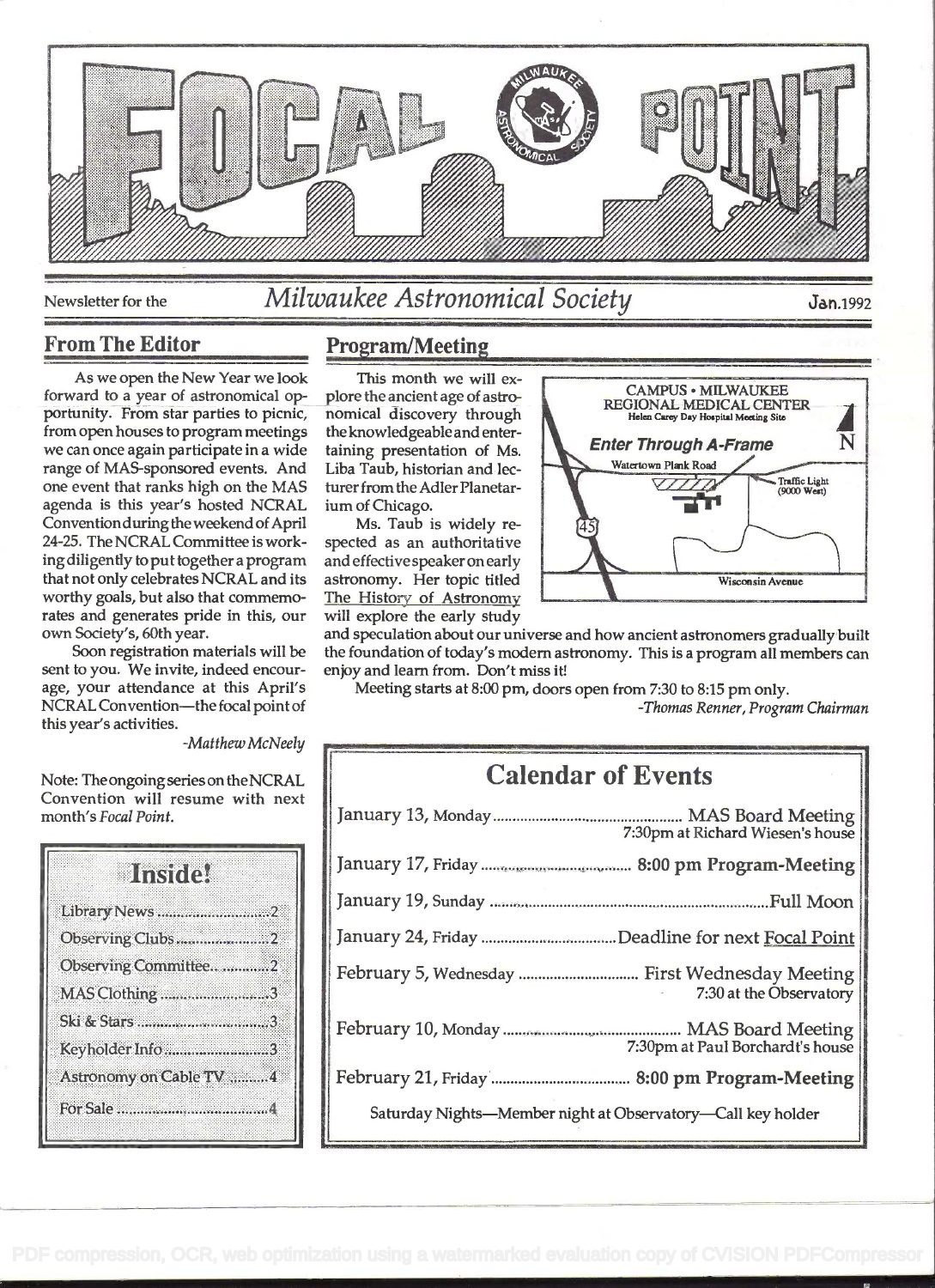While the Sun and the Moon were "ringing" in the New Year in spectacular fashion off the California coast, a few of our library resources joined in the festivities with new or updated appearances.

One of the definitive texts in astronomy, Exploration of the Universe by George O. Abell is now in its 6th edition. David Morrison of the NASA Ames Research Center and Sidney Wolff, Director of the National Optical Astronomy Observatories, have updated and revitalized this most reliable source of information.



Richard Berry has produced 5 new disk-

ettes to supplement his Introduction to Astronomical Image Processing, and they are already on our bookshelf waiting to work for you. And, in the slide file, Neptune's fascinating moon Triton has taken its place in the updated Worlds in Comparison set.

HELP! Beginning a new year often is interwoven with taking stock of the old, and our stock of Telescope Making and Deep Sky magazines has a few gaps. Since these magazines have ceased publication, we are particularly anxious to complete the library's resource collection. If you have duplicates or would be willing to donate any of the following issues, please contact the librarian.

Telescope Making: # 3, 6, 9, 15-27

Deep Sky: Vol. 1, No. 2 through Vol. 4, No. 1

SECOND CALL: Teachers and Youth Leaders. Juvenile literature about space exploration will be available at the January meeting. The only thing we charge you with is to put these books to good use.

-Sally Waracznski

#### A Closer Look: The Observatory Committee

Periodically, we take a closer look at the many and varied aspects of the MAS with the idea ofcreatinga booklet containingall ofthem in thefuture. This month's installment was provided by Jim Kube.

The Observatory Committee is an information gathering committee which harvests information from the MAS members and reacts to their suggestions. Based on theirinput, solicitations are senttobusinesses and foundations requesting donations or assistance. The motors for 'Z' Dome were donated because of the committee's efforts and letter writing campaigns.

The returned MAS questionnaire responses will be used to help determine whatis immediately required and what should bemapped out for the future. If you want to get involved in this worthwhile effort, contact Jim Kube at 453-8858

## Library News Observing Clubs

Winter is a good time (as are all seasons) to join an Observing Club. The MAS offerstwo helpful guides: for deep sky observing, the Messier Club Observer's Handbook or for double stars, Burnham Club Observer's Handbook.

Just sent an 8.5" x 11" SASE with \$1 postage affixed to: Lee Keith, MAS Observing Clubs Coordinator, 8150 S, Legend Dr., Franklin, WI 53132. They contain a wealth of information, hints and detailed maps to help find the more elusive objects. And best of all, they're FREE!

After observing and recording the objects in the list, you will receive a certificate from the Astronomical League.

#### Video Project Volunteers Needed

An often discussed project on the MAS Board "wish list" has been a video aboutour club, its activities, equipment, people, etc. If you have interest in becominginvolved insuch a project, please contact Outreach Committee Chairperson Wanda Berner at 691-2320 or any board member. We especially need someone with access to equipment and the expertise to help film and edit the project.

### Member's Photos Featured on Channel 6

ScottLaskowski made the Big Time when photographs he took of the July 11, 1991 eclipse were featured on Channel 6 News last December during Vince Condella's 6 pm weather report. Congratulations Scott!

There is a lot of things that members can do to keep the MAS and astronomy ingeneral in the public's mind. If you get any brainstorms, contact either editor or Wanda Berner, Outreach Committee Chair.

-Jim Kube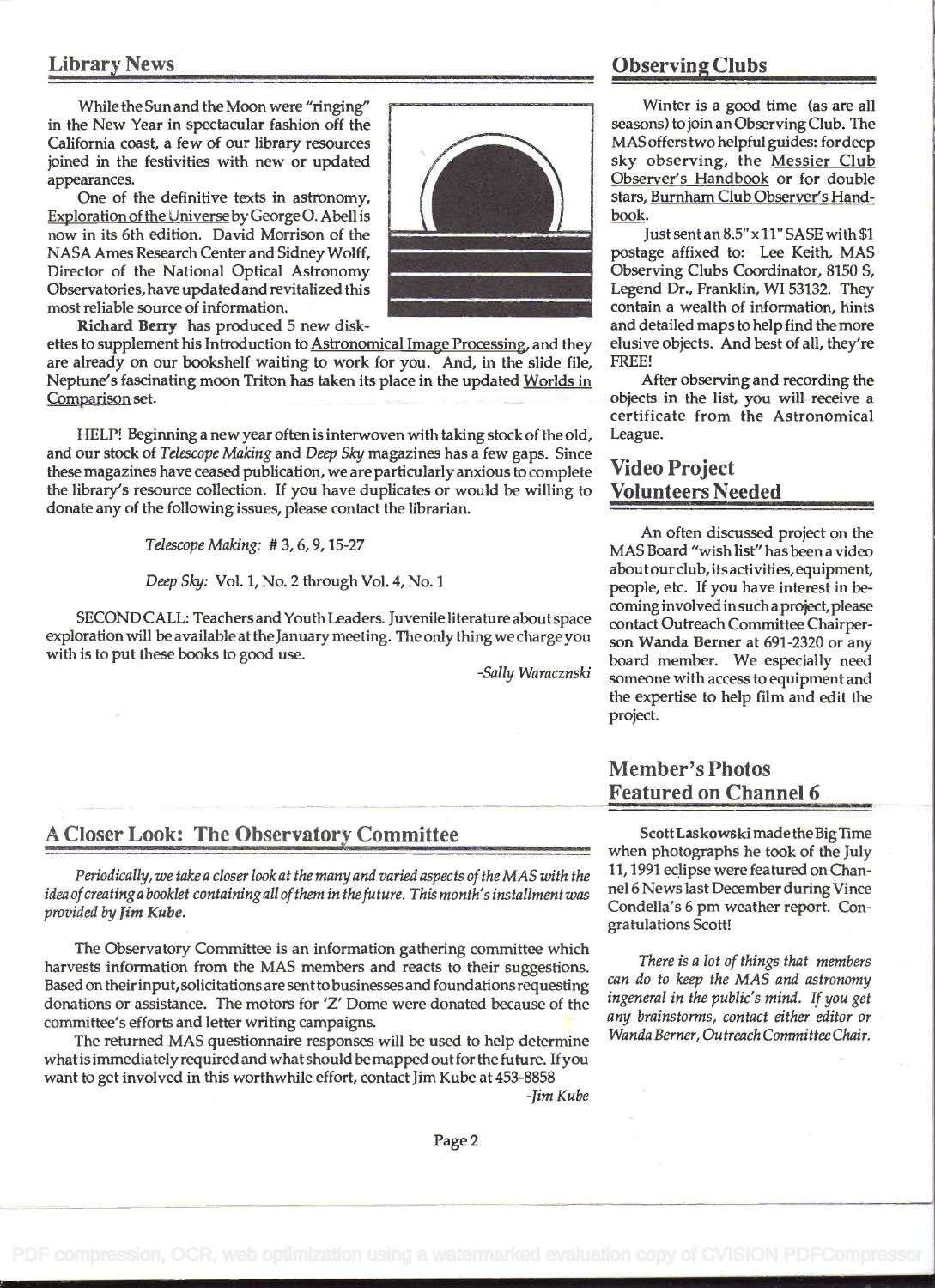#### Two Parties: Cross Countrty Ski & Stargazing Looking Ahead

A lot of astronomers do considerably less observing during the winter months. Maybe one reason is because there are fewer star parties and organized observing sessions. Well, here's your chance to get out under the stars and share your knowledge and experience with others. Two area clubs are involved in Ski & Stars events and All MAS members are invited to attend.



Dick Buege of the Wehr Astronomical Society invites us to attend their Candlelight Cross-country Ski at Bong Recreation area, located in Northwestern Kenosha County, Saturday, February 1, 1992 starting at 6:30 pm. If you bring a telescope you will get in for free. Contact Jim Kube for more info: 453-8858.



Then, the following<br>Saturday, February 8th, vited to attend the North em Cross Science Foundation's Candlelight Lake State Park. Members<br>with telescopes get in free Ski with stargazing at Pike Burrus at 783-6572 or RangerTerryat 1-644-5248.

Both events require a 1992 annual or \$3.50 daily park sticker for parking your vehicle.

Last year, several MAS members attended the Pike Lake event and were treated to excellent skies, great weather and a fantastic time! In the event of another snowless February, hiking will replace skiing.

#### MAS Clothing

Sweatshirts and Jackets are available from member Tom Gill. Sweats are white ink on royal blue and jackets are white on either royal or navy. Call Tom @ 476-6986 days or eves, to place your order.

| <b>Sweat Shirts</b> | \$10.00         |
|---------------------|-----------------|
| Nylon Jacket        | \$27.00<br>1000 |
| Quilted Jacket      | \$33.00         |

For your convenience, this list of keyholders will help your advance planning. To assure that the keyholder will be on duty, we ask that you call the keyholder by 6:00 pm the Friday before. If you do not know how to use the equipment, the keyholder will assistyou. (First Wednesdays are also an opportune time).

| Jan. 4  | Wanda Berner               | 646-8229 |
|---------|----------------------------|----------|
| Jan. 11 | <b>Marty Brunet</b>        | 544-1342 |
| Jan. 18 | <b>Greg Cieslak</b>        | 529-0548 |
| Jan. 25 | <b>Brian Ganiere</b>       | 961-8745 |
| Feb. 1  | Chris Hasseltine 482-4515  |          |
| Feb. 8  | Lee Keith                  | 425-2331 |
| Feb. 15 | Dan Koehler                | 662-2987 |
| Feb. 22 | <b>Jim Kube</b>            | 453-8858 |
| Feb. 29 | John Pfannerstill 475-6494 |          |
| Mar. 7  | Frank Roldan 608-787-1730  |          |
| Mar. 14 | <b>Terry Ross</b>          | 784-2093 |
| Mar. 21 | Gerry Samolyk              | 529-9051 |
| Mar. 28 | Tom Schmidtkunz784-0253    |          |
| Apr. 4  | Peter Smitka               | 785-0926 |
| Apr. 11 | Virgil Tagney              | 327-7976 |
| Apr. 18 | Jim Toeller                | 352-7144 |
| Apr. 25 | Ken Waracznski 321-0918    |          |
| May 2   | Richard Wiesen             | 781-4757 |
| May 9   | Wanda Berner               | 646-8229 |
| May 16  | Paul Borchardt             | 781-0169 |
| May 23  | <b>Marty Brunet</b>        | 544-1342 |
| May 30  | <b>Greg Cieslak</b>        | 529-0548 |
| June 6  | <b>Brian Ganiere</b>       | 961-8745 |
| June 13 | Chris Hasseltine 482-4515  |          |
| June 20 | Lee Keith                  | 425-2331 |
| June 27 | Dan Koehler                | 662-2987 |